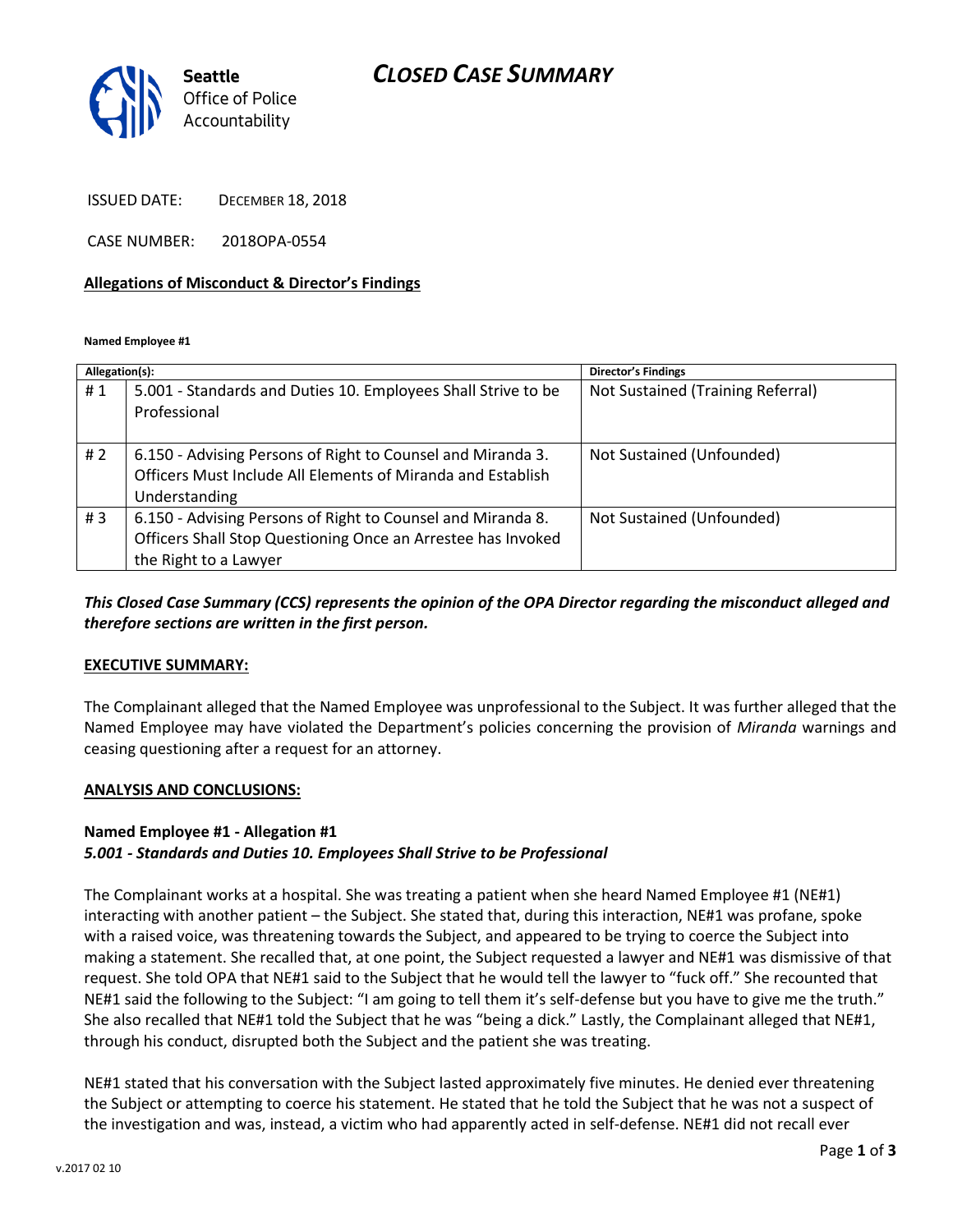

# *CLOSE CASE SUMMARY*

OPA CASE NUMBER: 2018OPA-0554

calling the Subject a "dick." NE#1 recalled that the Subject asked for an attorney multiple times. On one of those occasions, the Subject told NE#1 that he could speak with the Subject's attorney. NE#1 responded:

> hey, I can tell your attorney to fuck off, but I'm not going to, I'm going to tell your attorney the exact same thing I'm telling you, I'm not interested in charging you, this is selfdefense. I just—you just can't lie about what you're telling me to—so, we got some problems with evidence not lining up with what you're telling me.

NE#1 explained that the purpose of this profanity was to convey to the Subject that he was not a suspect. Shortly thereafter the Subject stated that he did not want to talk with NE#1 anymore and the conversation ended. NE#1 denied that he was unprofessional during this incident. He stated that he was simply trying to convince the Subject to talk with him so that he could gather information to solve an open shooting.

SPD Policy 5.001-POL-9 requires that SPD employees "strive to be professional at all times." The policy further instructs that "employees may not engage in behavior that undermines public trust in the Department, the officer, or other officers." (SPD Policy 5.001-POL-9.) The policy further states the following: "Any time employees represent directed as an insult or any language that is derogatory, contemptuous, or disrespectful toward any person." (*Id*.) Lastly, the policy instructs Department employees to "avoid unnecessary escalation of events even if those events do not end in reportable uses of force." (*Id*.)

There are a number of disputes of fact between the accounts provided by the Complainant and NE#1. Under the Complainant's account, NE#1 threatened and tried to coerce a statement from the Subject. While, according to NE#1, he used forceful language but did not threaten or coerce. If the Complainant's account accurately described NE#1's behavior, I believe that NE#1 would have acted contrary to the Department's expectations and would have violated the professionalism policy. However, in NE#1's version of the events, his conduct was purposed to solve a violent crime and, while perhaps not polite at all times, it was not unprofessional under the circumstances. These differences between the parties' versions of events makes it difficult to reach a conclusive determination as to NE#1's professionalism or lack thereof.

Both the Complainant and NE#1 agreed that NE#1 said that he would tell the Subject's attorney to "fuck off," but, based on NE#1's explanation, I do not believe that this statement, in and of itself, constitutes unprofessionalism. Police work is not always pretty and sometimes officers have to have harsh and impolite conversations to further investigations and solve crimes. That being said, NE#1 was not out in the field when he made these statements, he was in a hospital with medical professionals, patients, and other community members throughout. He should have been more mindful of what he was saying and how he was saying it, as well as of the impact his statements may have had on those who overhead them. In this respect, he should have more fully considered the impact that such statements – including an officer saying that he would tell an attorney to fuck off – could have on community members and how those statements could possibly serve to undermine public trust and confidence in the Department.

For these reasons, I issue NE#1 the following Training Referral.

• **Training Referral**: NE#1's chain of command should discuss this incident with him. He should be counseled that, even though he may have had good intentions, his statements to the Subject could have been